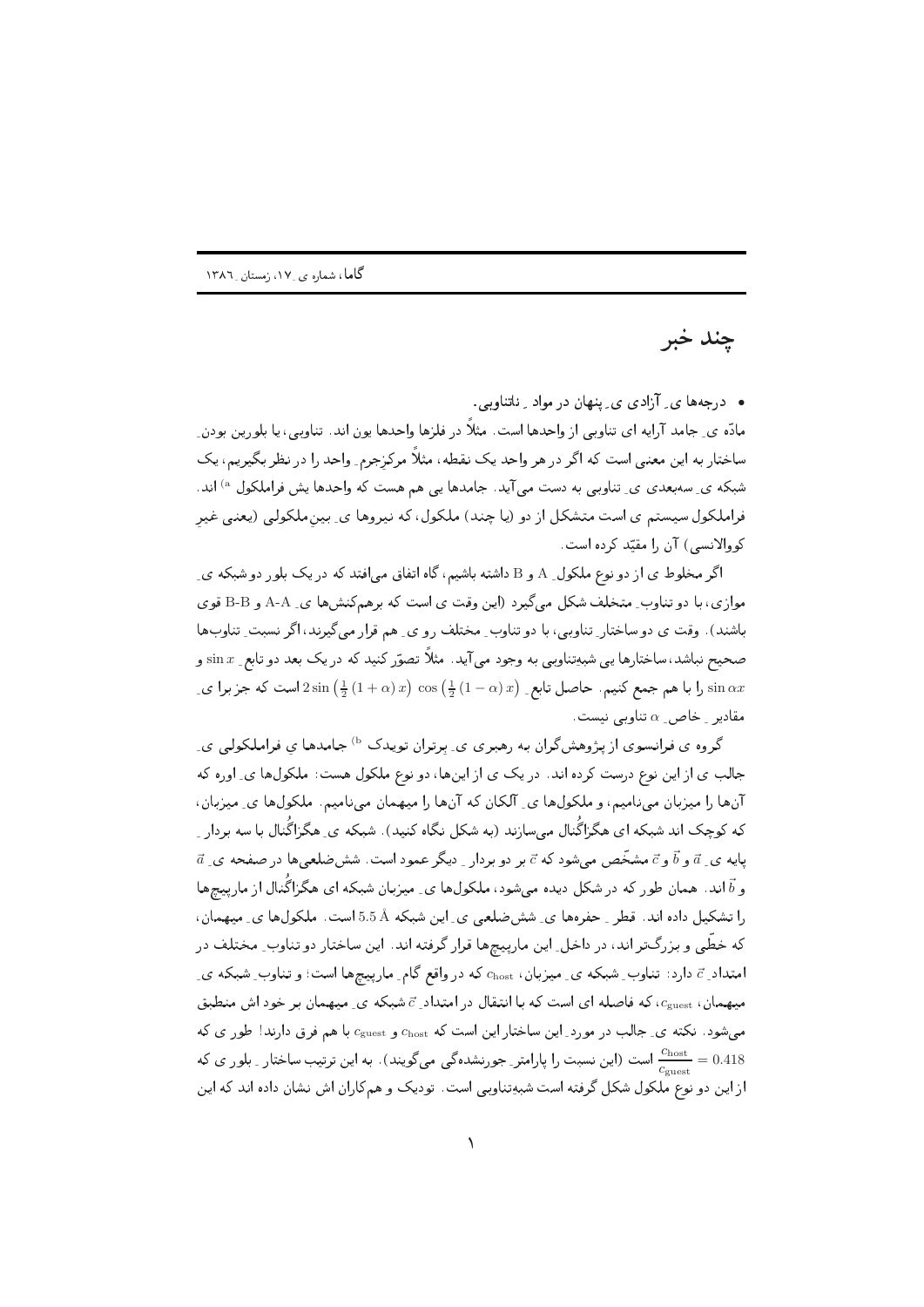

شکل ۱: ملکول۱های ِ اوره (میزبان) به صورت ِ مارپیچ در یک شبکه ی ِ هگزاگونال قرار گرفته اند. A مقطع ی قائم از این شبکه را نشان می دهد. در وسط ِ حفروها ی ِ لانهزنبوری ملکول ها ی ِ خطی ی ِ میهمان (که آلکان اند) قرار گرفته اند. شکل ِ B نشان می دهد که در هر سلول ِ لانەزنبورى چە مىيگذرد: ملكول ها ي ِ كوچك ِ اوره (ميزبان) بە صورت ِ مارييچ قرار گرفته اند. گام ِ این مارپیچ  $c_{\rm host}$  است. آلکانها ی ِ خطّی (ملکولها ی ِ میهمان) در میان ِ مارپیچ قرار گرفته اند و یک شبکه با تناوب ِ  $c_{\rm guest}$  ساخته اند. دقّت کنید که  $c_{\rm host}$  و با هم فرق دارد.  $c_{\rm guest}$ 

ساختار ِ شبهِتناوبی ی ِ 3 بُعدی گذارها ی ِ فاز ی در دماها ی ِ 149K و 129K دارد، و به علاوه تمام ِ ویژه گی ها ی ِ این ساختار ِ شبهِتناوبی را می توان به این نحو که این ساختار مقطع ی 3 بُعدی از یک ساختار ِ تناوبی ی ِ 4 بُعدی است توصیف کرد. این فضا ی ِ چهاربعدی را آبَرفضا میگویند. منظور این است که طرحها ی ِ پراش از این ساختار را میتوان با پراش ِ موج در یک فضا ی ِ چهابعدی از یک شبکه ي ِ تناوبي ي ِ چهاربعدي توضيح داد. درجه ي ِ آزادي ي ِ چهارم ي را که بلور دارد (يعني درجه ی ِ آزادی ی ِ متناظر با بعد ِ چهارم ِ اَبَرفضا را) درجه ی ِ آزادی ی ِ پنهان می گویند.

<sup>a)</sup> supramolecule; Bertrand Toudic *et al.*, "Hidden Degrees of Freedom in Aperiodic Materials", Sciecne, vol. 319, 4 Jan 2008, pp. 69-71; b) Miller,

• گویا احتمال ِ تشکیل ِ ماهها یی مثل ِ ماه ِ زمین کم است! بنا بر نظریهها ی ِ کنونی، تشکیل ِ منظومه ای مثل ِ منظومه ی ِ شمسی، به این ترتیب است که ابتدا یک ابر په رقیق در جاها یی چگال تر می شود و به این ترتیب پارهپاره می شود. در هر پاره یک ستاره تشکیل میشود. این فرآیند نسبتاً سریع است. پس از حدود ِ I My در ابر تعداد ی ستاره تشکیل شده و اینک باید سپّارهها تشکیل شوند. سپّارهها یبی مثل ِ زمین در بازه ی ِ زمانی ی ِ تقریباً My 5 تا 50 My تشکیل میشوند. خود ِ زمین از چند نظر با بقیّه ی ِ سیّارهها ی ِ منظومه ی ِ شمسی فرق دارد: بسیار تُند به دور ِ محور ش می گردد، و یک ماه ِ بِسیار بزرگ دارد. بنا بر نظریهها ی ِ کنونی، حدود ِ 4.5 Gy پیش،